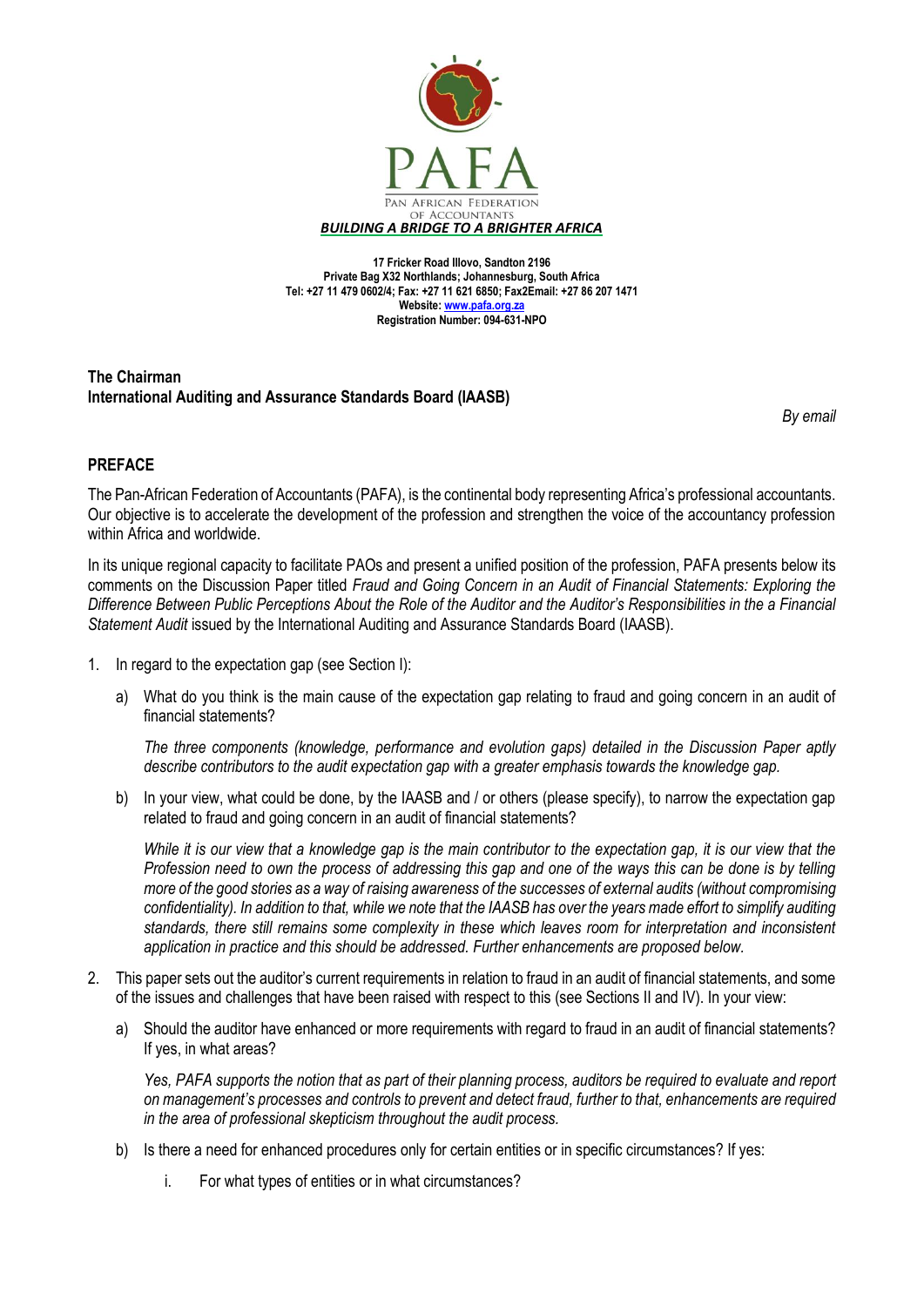

**17 Fricker Road Illovo, Sandton 2196 Private Bag X32 Northlands; Johannesburg, South Africa Tel: +27 11 479 0602/4; Fax: +27 11 621 6850; Fax2Email: +27 86 207 1471 Website[: www.pafa.org.za](http://www.pafa.org.za/) Registration Number: 094-631-NPO**

*While we believe that enhancements to all audits would be beneficial, it is our view that at the very least, enhancements be mandatory for listed and public interest entities.*

ii. What enhancements are needed?

*The Japanese examples in regards to enhanced quality control review procedures related to fraud, i.e. that an engagement quality control review be conducted at appropriate stages during the audit, such as when significant judgments are made and conclusions reached to address the risks of fraud, in compliance with the policies and procedures of the audit firm as well as an explicit requirement that when the auditor determines that a suspicion of material misstatement due to fraud exists, the auditor not express an opinion until the engagement quality control review procedures in regard to the auditor's response to that suspicion have been completed, are commendable and should be strongly considered by the IAASB. PAFA further supports, the requirement that firms establish policies and procedures that explicitly address the risks of fraud in the elements of the quality control system (i.e., leadership responsibilities for quality within the firm, acceptance and continuance of client relationships and audit engagements, human resources, engagement performance, and monitoring).*

iii. Should these changes be made within the ISAs or outside the scope of an audit (e.g., a different engagement)? Please explain your answer.

*The above proposed changes do and should fall within the ambit of the ISAs. For the avoidance of doubt, any other enhancements deemed necessary should also fall within the scope of the ISAs as a way of enhancing their credibility and removing any misconception that these may be "optional" as might be the case if provided elsewhere.*

c) Would requiring a "suspicious mindset" contribute to enhanced fraud identification when planning and performing the audit? Why or why not?

*While we note concerns highlighted over requiring a "suspicious mindset," we believe that this would improve audit quality and contribute positively towards reducing the audit expectation gap.*

i. Should the IAASB enhance the auditor's considerations around fraud to include a "suspicious mindset"? If yes, for all audits or only in some circumstances?

*For the reasons detailed above, all audit would benefit from an enhancement to incorporate a "suspicious mindset."* 

d) Do you believe more transparency is needed about the auditor's work in relation to fraud in an audit of financial statements? If yes, what additional information is needed and how should this information be communicated (e.g. in communications with those charged with governance, in the auditor's report, etc.)?

*Yes, we would support requirements to include as part of reporting to those charged with governance and in the audit report, the inclusion of the specific procedures performed by the auditor in relation to fraud*.

3. This paper sets out the auditor's current requirements in relation to going concern in an audit of financial statements, and some of the issues and challenges that have been raised with respect to this (see Sections III and IV). In your view: